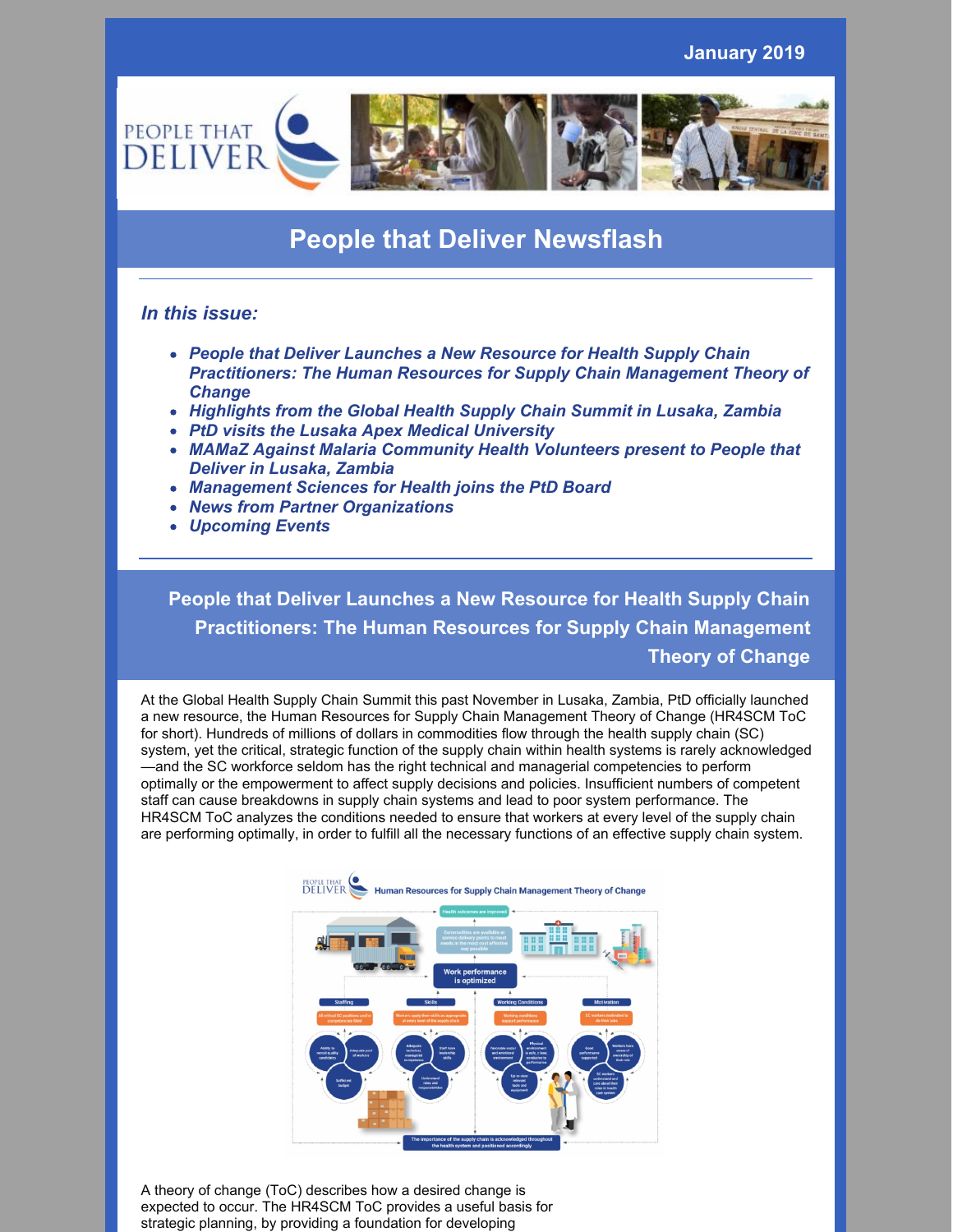strategies—such as to manage the quantity, type, and capacity of human resources required to operate health supply chains. It also serves as a foundation for monitoring and evaluation, by specifying how to measure activities undertaken to make change. The HR4SCM ToC resource also captures complexity in a concise form and allows users to understand how a number of program activities link to one another and lead to program goals.

PtD has developed two resources for the HR4SCM ToC. 1) A twopage brief that provides a high-level overview of the HR4SCM ToC describing the four pathways to success, the desired long-term outcome, and foundational principle. 2) A longer narrative that explains the HR4SCM ToC in more detail, with a full description of the critical assumptions, an explanation of the ToC diagram, and an indicators and interventions catalog. All HR4SCM ToC materials are available for [download](https://peoplethatdeliver.org/ptd/resources/human-resources-supply-chain-management-theory-change) in both English and French on the People that Deliver website.



# **Highlights from the Global Health Supply Chain Summit in Lusaka, Zambia**

The 2018 Global Health Supply Chain Summit (GHSCS) is an annual event that brings together health supply chain thought leaders from all over the world. The summit offers an opportunity for supply chain professionals to learn about the latest innovations, resources and trends in the field, as well as an opportunity for networking and face-to-face collaboration. This year, the GHSCS was held in Lusaka, Zambia, from 28-30 November and the PtD Secretariat staff had the privilege to attend, as well as several board members. PtD Board Chair Dr. Lloyd Matowe is a member of the GHSCS organizing committee and was instrumental in bringing the conference to Zambia. He engaged with the Zambian Ministry of Health as well as other key Zambian supply chain leaders and mobilized a team of over 50 student volunteers from the Lusaka Apex Medical University to work as ushers during the event.

PtD Executive Manager Dominique Zwinkels presented as part of a panel on "Meeting Supply Chain Talent Needs" alongside Liz Igharo from IAPHL, Dr. David Zapata from Keuhne Foundation, Boniface Fund Funda from the Africa Resource Centre (ARC), and Yehuda Bassok from USC. You can view her presentation **[here](https://files.constantcontact.com/737e53fa501/c4eb291a-7d62-49d0-bfb8-623059845a37.pdf). Board Member Linus Odoemene presented on Government Leadership of the Nigeria** Supply Chain Management System. Board member Christine Chacko from Guidehouse presented on Assessing the Total Health Commodities Financial Needs for Health Facilities and Supply Chain Implications in Tanzania, Jon Jensen, also from Guidehouse, presented on Improving Medicine Availability in the South African Public Health Supply Chain, and Board Member Jess Crawford from VillageReach presented on how the Next Generation Immunization Supply Chain Lowers Health System Costs in DRC.



(From Left to Right) Liz Igharo, Executive Director of IAPHL; Dominique Zwinkels, PtD Executive Manager; Dr. Daniel Zapata, Global Logistics Education, Kuehne Foundation; Prof. Yehuda Bassok, Marshall School of Business, University of Southern California

The day before the summit, PtD held a one-day workshop on the PtD HR4SCM ToC and the GHSC-PSM Whole of Labor Market Approach. Board member Dr. Andrew Brown representing IntraHealth facilitated the workshop with presentations by Bridget McHenry (USAID), Erin Meier (consultant), Bastiaan Remmelzwaal (consultant), and Dominique Zwinkels (PtD). Over 75 people attended the all-day workshop, including several PtD board members, and Ministries of Health in Nigeria and Cameroon. This workshop served as the official launch of the HR4SCM ToC providing an opportunity for participants to learn about the resource directly from the authors themselves, with a deep dive into why it was developed, how it can be used, and the tools and resources available to support its use. Participants had the opportunity to ask the authors questions about the HR4SCM ToC to better understand how they might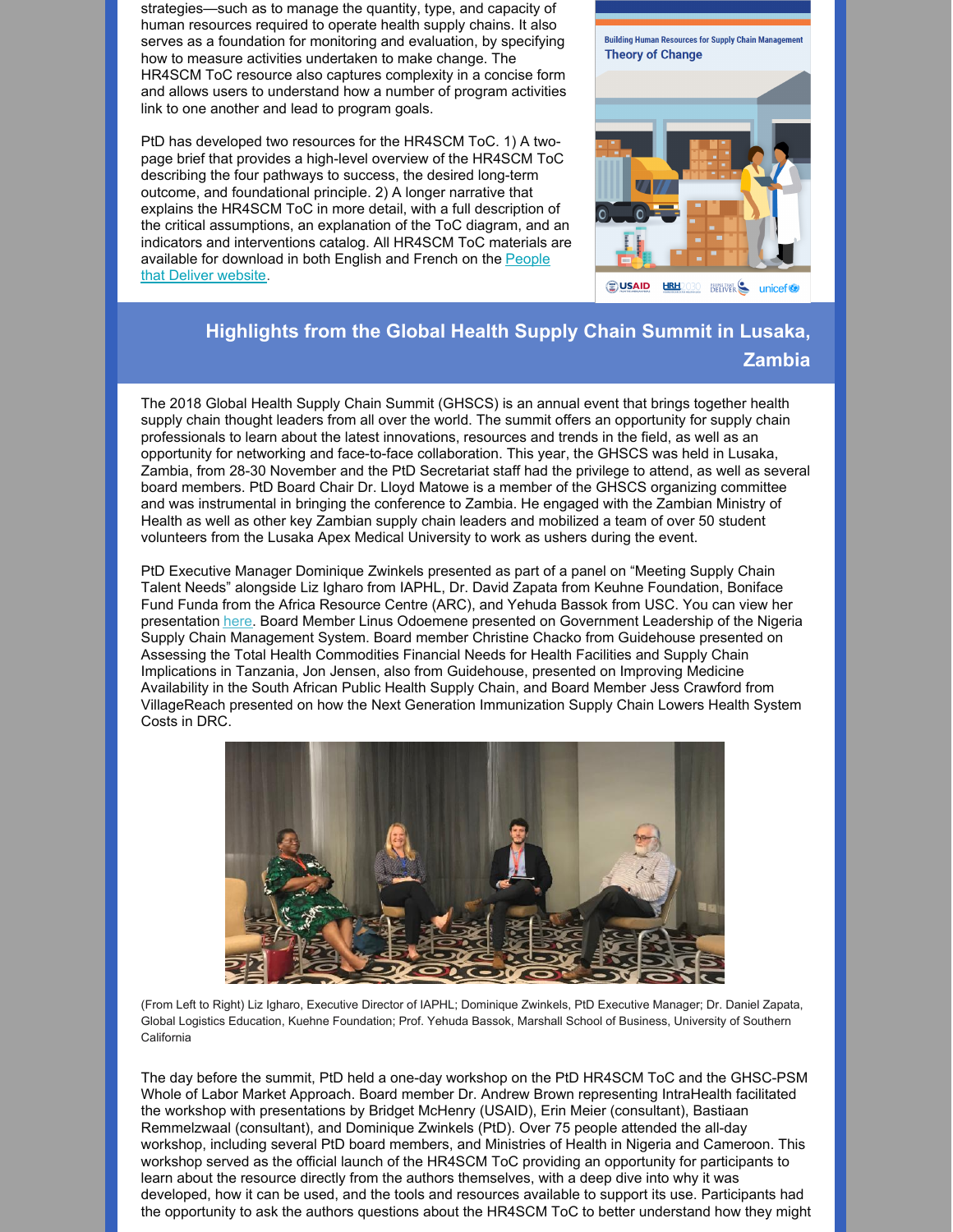incorporate this foundational resource into their projects.

Overall, the summit proved to be an exciting opportunity for PtD staff and board members to increase the visibility of HR for SCM, which was a common theme throughout the three days. During the closing of the summit, the Permanent Secretary for the Ministry of Health of Zambia asked participants to share their key takeaways. A participant from the Pharmacists Council of Nigeria (PCN) stood up and highlighted HR4SCM as a cross-cutting issue that affects all aspects of the supply chain. The presentations and agenda from GHSCS 2018 can be viewed on the summit website here: <http://ghscs.com/agenda-2018/>



The output from the small group work during the PtD workshop on 27 November.

### **PtD visits the Lusaka Apex Medical University**

While in Lusaka, Zambia for the Global Health Supply Chain Summit, the PtD Secretariat had the privilege of visiting the School of Pharmacy at the Lusaka Apex Medical [University](http://www.lamu.edu.zm/)(LAMU). Dean of the university and PtD Board Chair Dr. Lloyd Matowe, invited board member Dr. Andrew Brown from IntraHealth to give lectures to pharmacy students. Dr. Brown's lectures included an overview of health supply chain management, the role of pharmacists in the supply chain, the challenges faced professionally and the biggest issues currently facing the public health supply chain sector. One repeatable quote, "the difference between a good pharmacist and a great pharmacist is communication." The PtD Secretariat tagged along for this excursion and Executive Manager, Dominique Zwinkels, gave a presentation on professionalization of the supply chain workforce to the students. Time was given for a question and answer session with PtD and Dr. Brown – the students were especially interested in advice on finding a job and connecting to the global HR for SCM network. Special thanks to Dr. Matowe and the LAMU faculty for hosting such an enriching visit.



LAMU Pharmacy students (in white coats) pose for a photo with Dominique Zwinkels, Dr. Andrew Brown, Alexis Strader, and Dr. Lloyd Matowe

**MAMaZ Against Malaria Community Health Volunteers present to People that Deliver in Lusaka, Zambia**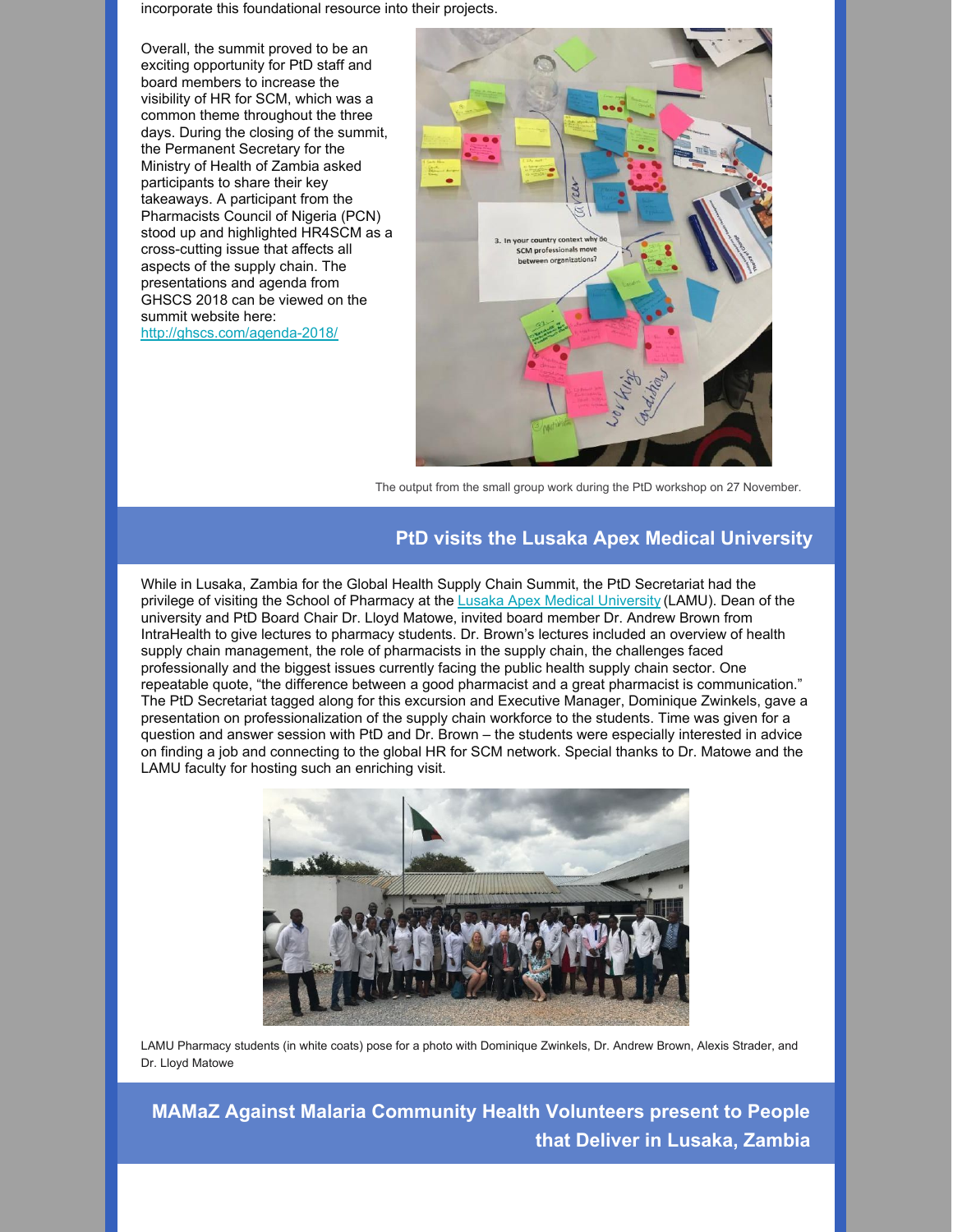

Ernest Chanda (standing, left), District Programme Co-ordinator, MAMaZ Against Malaria presenting with two MAMaZ Community Health Volunteers Rabbecca Chisenga and Baron Mwpeta to PtD board members.

On the 30th November 2018 team members from the MAMaZ Against Malaria pilot project in Serenje district, Zambia made a special presentation to the PtD board of directors in Lusaka, Zambia. Transaid, DAI Global Health, Development Data, Disacare and Medicines for Malaria Venture (MMV), in collaboration with the Zambian National Malaria Elimination Centre (NMEC), conducted a 12-month MAMaZ Against Malaria (MAM) pilot project which trained CHVs to provide rectal artesunate (RAS). RAS is a pre-referral intervention for severe malaria given at community level. The project also focuses on effective ways to mobilize communities to access appropriate treatment for severe malaria & reduce lifethreatening delays and builds sustainable capacity at district level to support effective severe malaria case management. Read the full story in the latest Transaid newsletter [here](https://mailchi.mp/transaid/transaid-programmes-update-16?e=f6b3fba340) and learn more about the MAMaZ Against Malaria Program [here](http://www.transaid.org/programmes/mamaz-against-malaria/).

# **Management Sciences for Health joins the PtD Board**

On 9 January 2019, the PtD board elected Francis Aboagye-Nyame and Emmanuel Nfor from [Management](https://www.msh.org/) Sciences for Health (MSH) to the PtD board. Francis and Emmanuel are supply chain professionals currently working on the [MtaPS](https://www.msh.org/our-work/projects/the-medicines-technologies-and-pharmaceutical-services-mtaps-program) Project being implemented by MSH. PtD currently has 23 board organizations that represent seven different constituents: academic institutions, non-governmental organizations, professional associations, governments, donor institutions, and multilaterals organizations.

### **News from Partner Organizations**

#### **VillageReach releases their Year in Review for Activities in Francophone Africa**

VillageReach's special edition of their francophone newsletter highlights 2018 achievements and recognizes the supply chain champions who made these achievements possible. In it you can read about their efforts to distribute 30 tons of medicines in Ebola-affected areas of DRC, their leadership summit for reproductive health supply chain professionals in DRC, held in collaboration with UNFPA, the National Program for Reproductive Health and the Equateur Province DPS. In



Côte d'Ivoire, VillageReach signed a tripartite agreement with the Ministry of Health, Gavi, and the telecommunications company Orange for their M-Vaccin project. You can read the full newsletter (only available in French) [here](https://files.constantcontact.com/737e53fa501/ea265085-3471-48bd-9bfc-1ffba10cb111.pdf). Sign up to receive their English-language newsletter at www.villagereach.org.

#### **At Empower School of Health, HR4SCM Takes Center Stage**

[Empower](https://www.empowerschoolofhealth.org/brochure-information) School of Health has collaborated with People that Deliver (PtD) in several ways, including as a member of the board. Empower's Director Prof. Paul Lalvani is currently serving as the elected Deputy Chair of PtD. Empower has been actively



promoting PtD's mandate to strengthen and transform the PSM workforce. Some examples include:

- **HRH 2030:** An assignment funded by USAID, in collaboration with Chemonics and People that Deliver, Empower is currently developing the 'Leadership to Inspire Change' course in partnership with other PtD stakeholders
- **[Community](https://www.empowerschoolofhealth.org/resources-enrollment-form) of Practice (COP) for PSM in India:** In 2018, Empower organized a Health Supply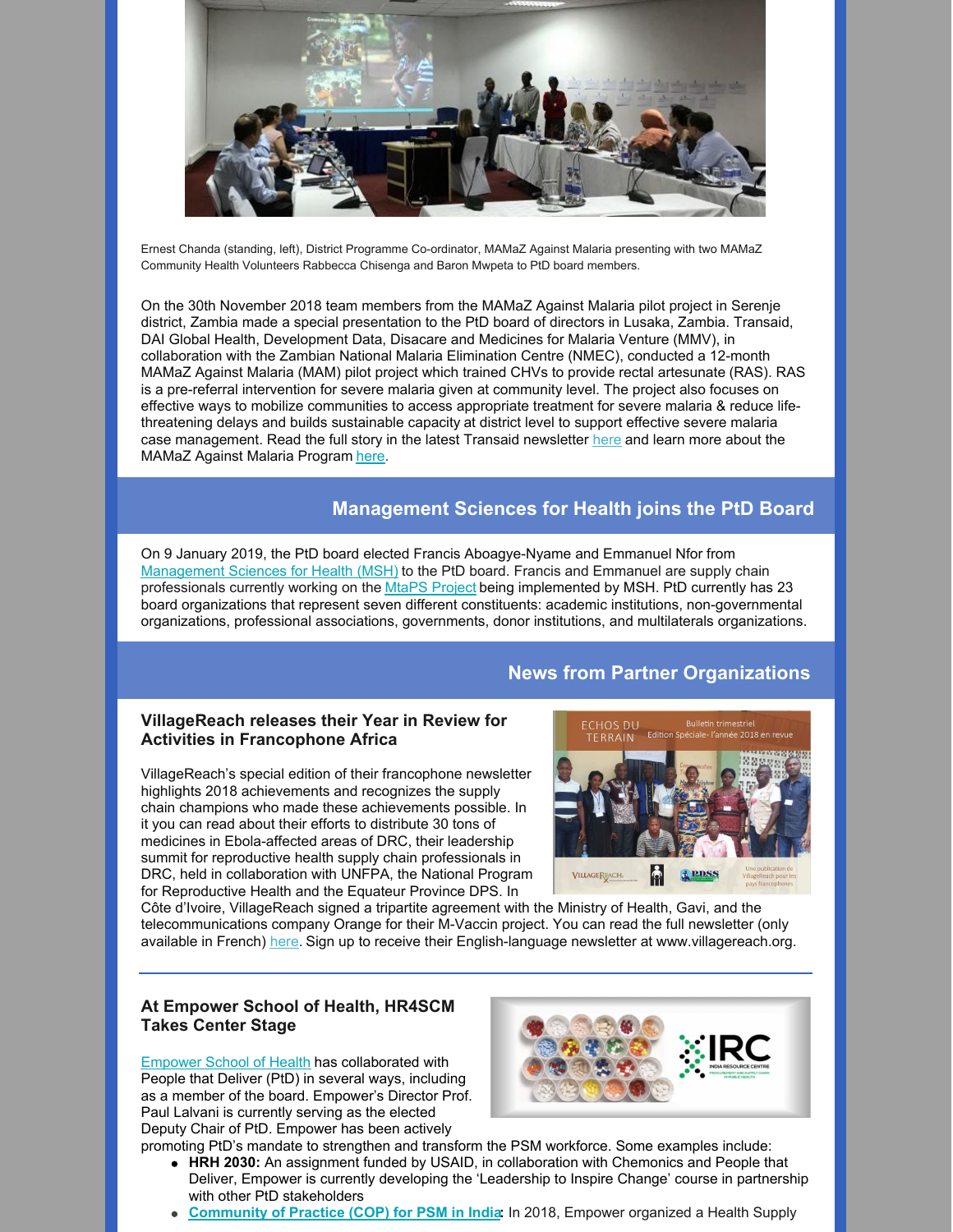Chain Stakeholder Consultation for building a Community of Practice (CoP) in India with support from PtD and under the aegis of IAPHL

- The goal of this stakeholder meet was to obtain input for building a Community of Practice (COP) of health supply chain practitioners in India
- Post workshop, Empower has continued to build the COP in innovative ways and early fruits have started benefitting the community
- Participants included government organizations, UN and technical agencies, donors and multilateral banks, private sector pharmaceutical & logistics players and international NGOs
- **PtD Competency Compendium based [Competency](http://cat.empowerschoolofhealth.org/) Assessment Tool (CAT)**: Empower has developed a Competency Assessment Tool (CAT) in collaboration with PtD using its framework for supply chain competency mapping. More than 500 people from across 20 countries have assessed their PSM skills through this tool
- **[Galien](http://www.galienfoundation.org/index.php/forum/) Forum**: Empower took part in the Galien forum and presented Empower's Big Learning platform which also has the integrated Competency Assessment Tool (CAT) tool. The forum was attended by MoH and Head of States in Dakar, Senegal. The focus of the forum was on Health and Education
- **[Sudan](https://www.empowerschoolofhealth.org/brochure-information) MoH & NMSF**: Building on the work done by PtD in Sudan, Empower has been building capacity of PSM professionals through workshops in 2018, with more planned for 2019
- **Access [Development](https://www.empowerschoolofhealth.org/brochure-information) Partners (ADP) project in Ghana**: MOH-UNDP-Empower are rolling out competency assessments based on PtD Competency Compendium. These will have significant workforce development impact in Ghana and West Africa.



"More than half the world's population lacks access to the most basic health services, and in many developing countries, people are dying because of inefficient supply chains." Mungo Park

#### **PtD Featured in SAPICS' 2018 Year-End E-Zine**

SAPICS joined the PtD board in March of 2018 and has been an enthusiastic and supportive board organization from the start. They featured PtD in an article in their end of year e-zine which explains how PtD board membership represents a strategic step

towards the supply chain workforce strengthening across the African continent. SAPICS CEO Mungo Park expressed his pride in having "…the opportunity to contribute to the global drive to develop and professionalize public health supply chains in order to improve access to critical medicines and save lives." Read the article and access the full e-zine [here](https://www.paperturn-view.com/sapics/sapics-2018-year-end-ezine?pid=Mzg38826&p=15&v=2.4).

# **Upcoming events**

#### **BME Global Pharma Supply Chain Congress**

The 4th BME Global Pharma Supply Chain Congress 2019 is taking place 11-14 February in Frankfurt, Germany. Maeve Magner, former advisor to PtD is moderating the conference. Current board member and Head of Supply Chain at The Global Fund to Fight AIDS, Tuberculosis and Malaria, Alfons Van Woerkom, will be presenting on *Access to talent in a low incentive environment*, and former board member, Iain Barton will be presenting on "*Broadening supply chain influence in driving access in developing markets*". This event brings together supply chain top executives from leading pharma and healthcare companies and supply chain thought leaders from industry, international public and private relief agencies, as well as from healthcare institutions and NGOs. Learn more about the conference and see the full list of speakers and topics [here](http://www.cvent.com/events/4th-bme-global-pharma-supply-chain-congress/fees-13c2ba3d7ea64d959195303bf55f183a.aspx).

#### **RHSC General Membership Meeting**

From 25-28 March 2019, reproductive health supply chain experts will convene in Kathmandu, Nepal for the Reproductive Health Supply Chain Coalition's (RHSC) 19th General [Membership](https://www.rhsupplies.org/gmm2019/register.php) Meeting. This fourday event will include an Innovation Expo that will showcase the cutting-edge work of members to improve access to RH supplies, a Youth Caucus, and several topical working group meetings. It is too late to submit a presentation topic, but you can still register to attend the event [here](https://www.rhsupplies.org/gmm2019/register.php).

#### **SAPICS 2019**

The professional association SAPICS is holding their annual conference in Cape Town, South Africa from 9-12 June 2019. This year, the conference will include a selection of academic research papers which will have been peer reviewed by representatives from the POMS community. The theme of the event being "Thrive and Survive." While the paper submission deadline has already passed, speaker presentations are currently being accepted. For more information, visit the [conference](https://conference.sapics.org/) website. The PtD board will be holding its yearly in-person meeting immediately following the conference in Capetown.

#### **Health & Humanitarian Logistics Conference 2019**